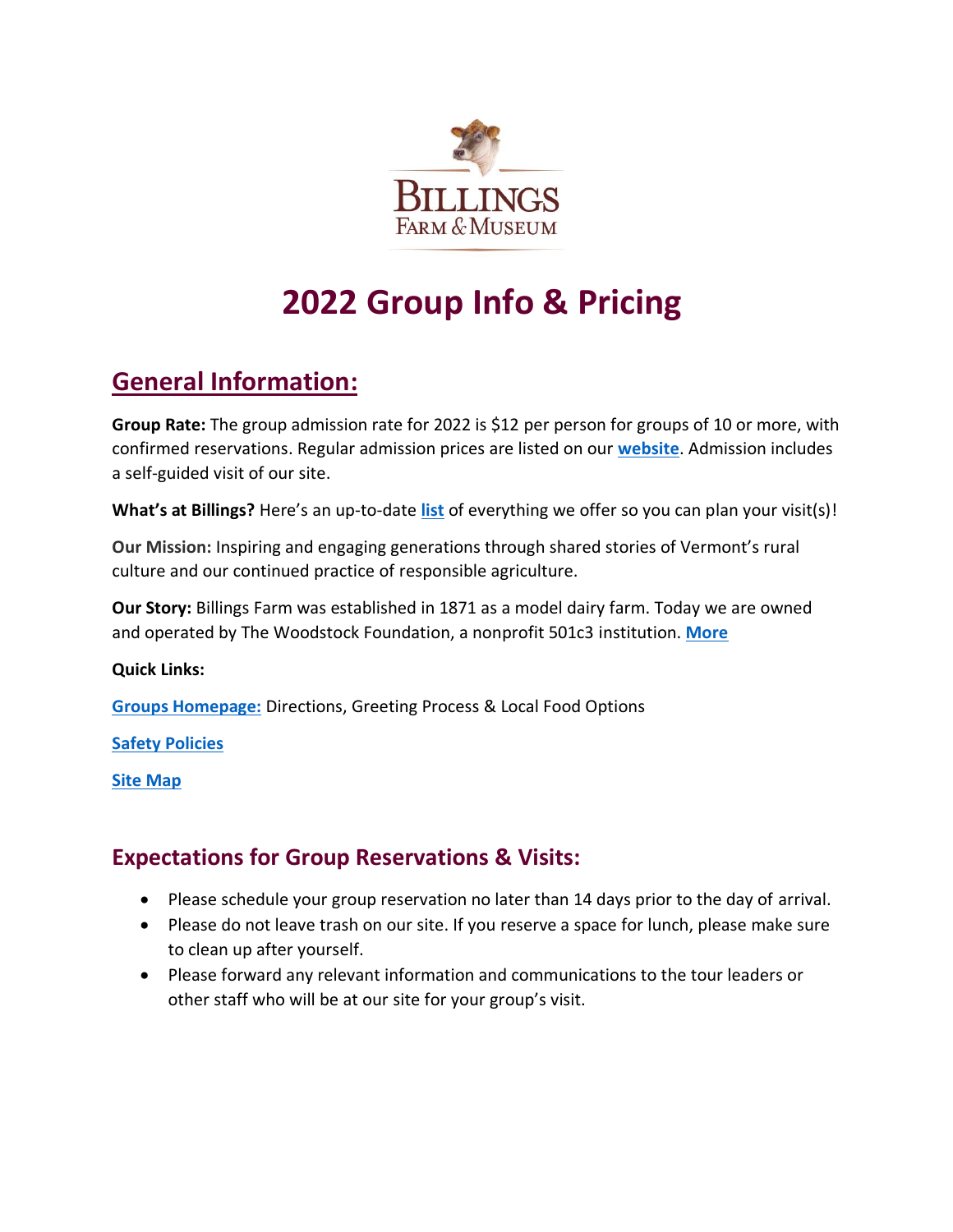## **Add-ons for Groups:**

This is a menu of optional add-ons that complement a self-guided group visit to Billings Farm & Museum. They include site rentals, food & beverages, and hands-on activities. To add food or rental options to your reservation, please email Alec at **[afannin@billingsfarm.org](mailto:afannin@billingsfarm.org)** at least 14 days prior to your arrival date. To add an activity, please do so at least 30 days in advance.

## **Reserving Spaces:**

Reserved seating for up to 50 people available. One-hour maximum. **Reservation required for groups to eat on-site.** 

We will provide one trash bag for trash accumulated while on our site **only**. Any trash beyond this will be billed at \$15/bag.

Reservation fee: \$75. Varies if more than 50 people.

## **Food & Beverages:**

#### **Ice Cream: 802 Bars**

*Delicious Chocolate-Dipped Ice Cream Bars. Made in Vermont by Wilcox Ice Cream. Available seasonally.*

Dietary alternative: Sorbet bars

Allergens: Dairy

Price: \$3.50/bar

#### **Hot Apple Cider**

*Authentic Vermont Apple Cider. Available seasonally.* 

Dietary Alternative: None

Allergens: Apples

Price: \$1.50/cup

#### **Billings Brown Bags**

*Snack package that features a 4 oz. Billings Farm cheddar of choice, fruit, cured meat and crackers.*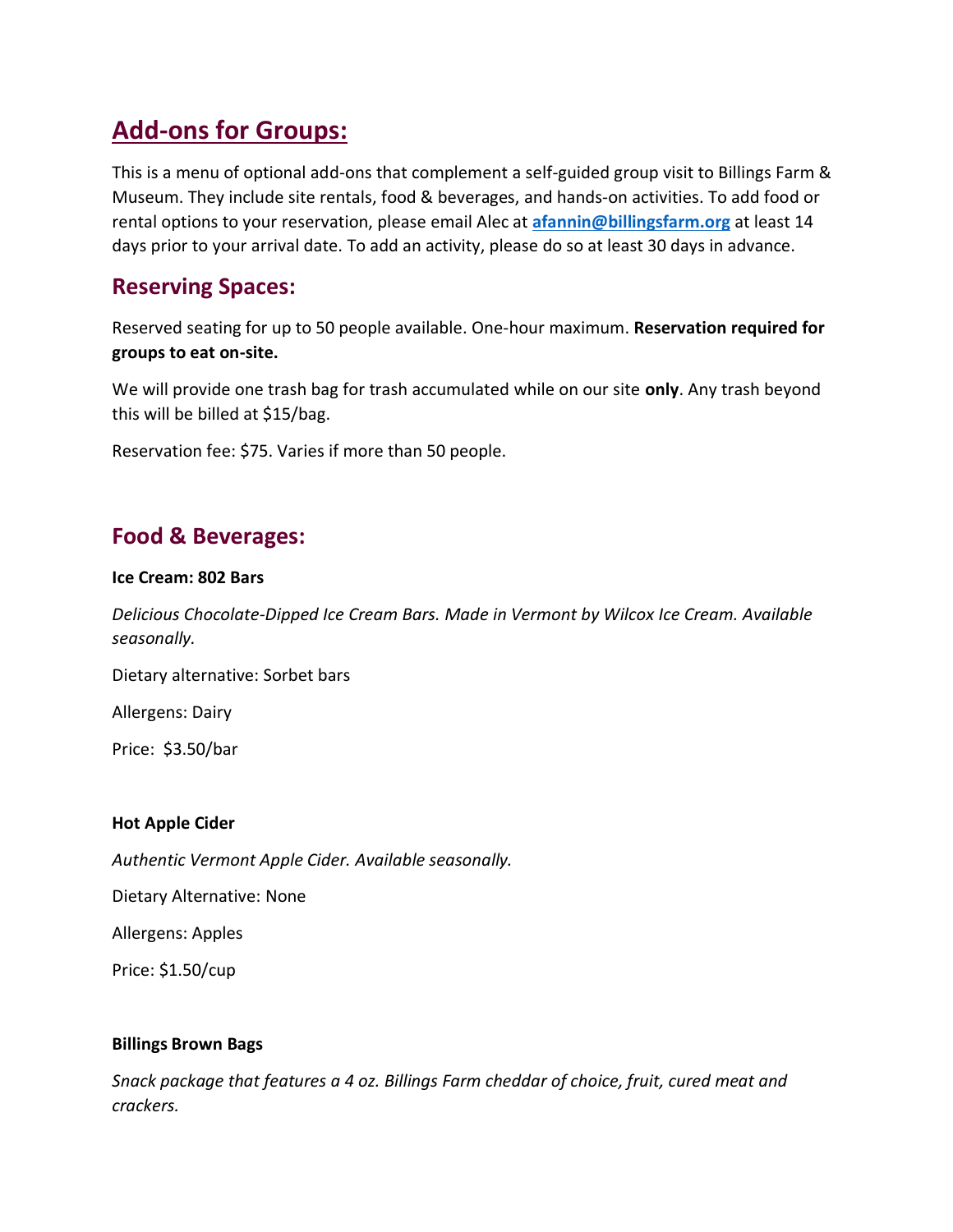Dietary Alternative: Vegetarian

Allergens: Gluten and dairy

Price: \$10.00/bag for regular, \$8.00/bag for vegetarian

#### **Billings Cheese**

*Three delicious varieties of cheeses, Butter, Woodstock Reserve and our award-winning Smoked Cheddar. Billings Farm Cheese is made from 100% raw milk exclusively from our herd of Jersey cows.* 

Dietary Alternative: None

Allergens: Dairy

Price: \$5.00/4oz bars; \$8.00/8oz bars

### **Hands-on Activities:**

#### **Billings Farm Cheddar Cheese Tasting**

A spread of our award-winning cheddar cheeses made by a local cheesemaker exclusively from our cow's milk available for guests to taste and compare. An expert staff member will be on hand to discuss the nuances and differences between the cheeses.

Limit: 60/group

Time Required: 20-30 minutes

Cost: \$6/person

#### **Wool Carding & Spinning**

A Billings Farm & Museum interpreter leads guests through the process of hand carding and spinning a bracelet made from the wool of our farm's sheep. Each participant will get to take home their bracelet as a keepsake.

Limit: 20 people/group (can do several groups)

Time Required: 45 minutes

Cost: \$6/person